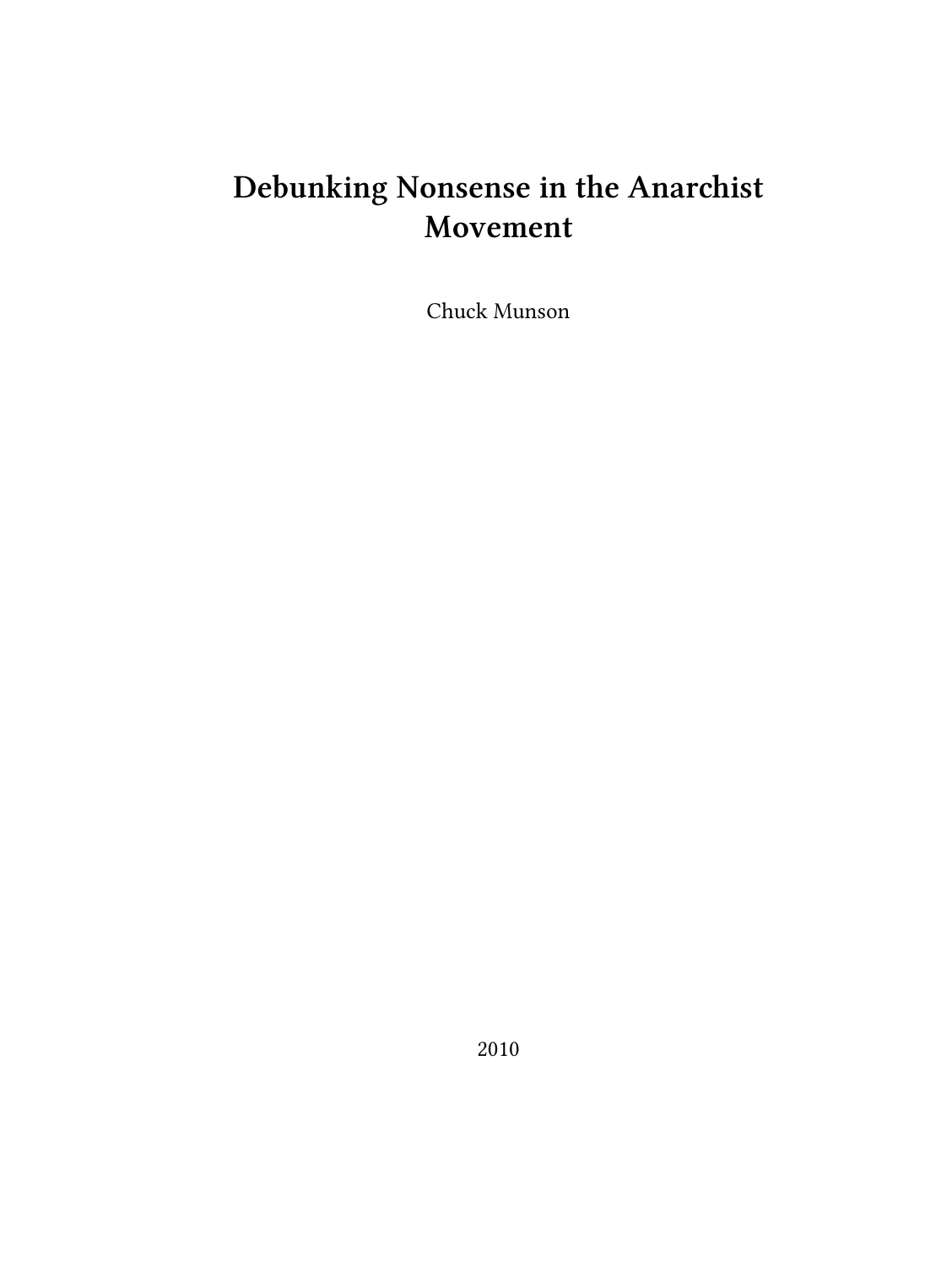## **Contents**

| Correcting misconceptions and misinformation promoted by anarchists $\dots \dots$ |  |
|-----------------------------------------------------------------------------------|--|
|                                                                                   |  |
|                                                                                   |  |
|                                                                                   |  |
|                                                                                   |  |
|                                                                                   |  |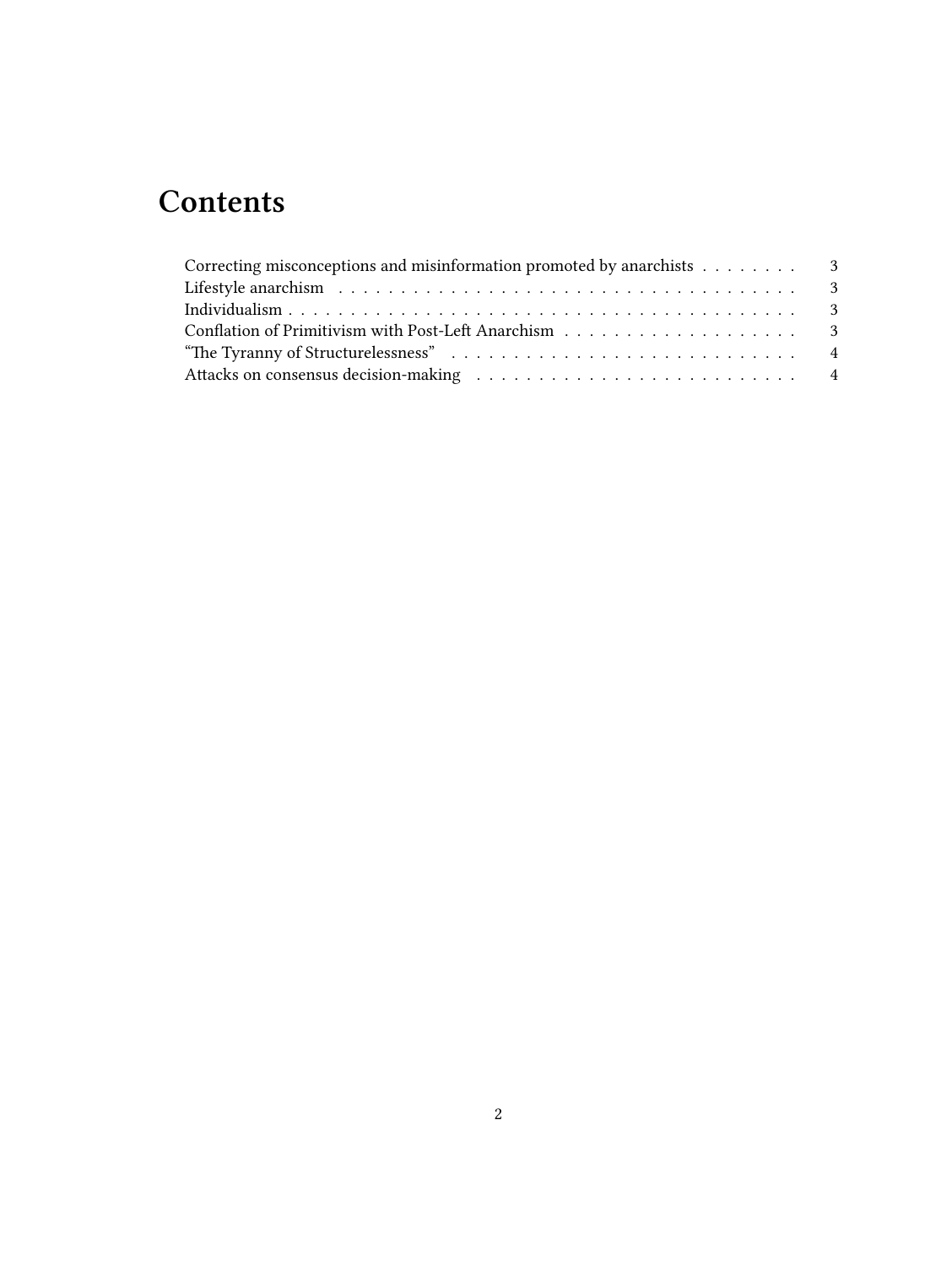### <span id="page-2-0"></span>**Correcting misconceptions and misinformation promoted by anarchists**

A political tendency such as anarchism is fairly wide open to newcomers and people who alter the philosophy in new ways. One of the strengths of anarchism are the many interpretations of the many facets of its politics, theory and practice. However, there are more than a few misconceptions and false ideas passed around by anarchists. Some of them repeat this "nonsense" and misinformation out of ignorance, while other promote it to further their own selfish sectarian aims. As Infoshop is a site for all anarchists and adheres to an ethic of "big tent" anarchism, we provide this page to debunk this misinformation in our movement.

#### <span id="page-2-1"></span>**Lifestyle anarchism**

Lifestyle anarchism is a phrase used sometimes by anarchists to criticize apolitical hangers-on in the movement. That is, people who dress the look or live in certain ways, but who don't really act on the basic tenets of anarchism. Normally, this common use of this phrase is something that anarchists casually use, but in recent years a small faction of anarchists has employed this phrase for sectarian ends. In their view, any anarchist who isn't a "class struggle" anarchist is a lifestylist. By their definition, over 90% of anarchists are not anarchists! You can see why this is a silly use of the phrase and why it causes needless divisions between anarchists. The proponents of using this phrase to condemn most anarchists point to a book by Murray Bookchin, *Social Anarchism or Lifestyle Anarchism*, which they claim is an articulate criticism of the so-called "lifestyle anarchists." A quick reading of the book reveals, not a cogent description of a movement within anarchism, rather a bitter rant against all of his critics by Bookchin.

#### <span id="page-2-2"></span>**Individualism**

There are some anarchists who like to call other anarchists "individualists" as a way to marginalize and divide them from what they see as "true" anarchism. In fact, most anarchists do not identify as individualists and given the projects that most anarchists organize, the label is even more absurd. There is a long tradition of anarcho-individualism, but the adherents of this tendency comprise a small minority of anarchists. It should be noted that liberals, leftists, and others have routinely dismissed all anarchists as "bourgeois individualists".

#### <span id="page-2-3"></span>**Conflation of Primitivism with Post-Left Anarchism**

There are some anarchists, including the author of this page<sup>1</sup> who believe that primitivism and post-left anarchism are the same thing or have something in common. While there are some writers such as John Zerzan who could be described as being in both tendencies, primitivism and post-leftism are two separate things (with the latter being more of a critique than a movement). The anarchists who conflate these two things employ a logical fallacy called "guilt by association." They point at individual writers such as Zerzan who write about both subjects and insinuate that

 $^{\rm 1}$ [anarchism.ws](http://anarchism.ws/postleft.html)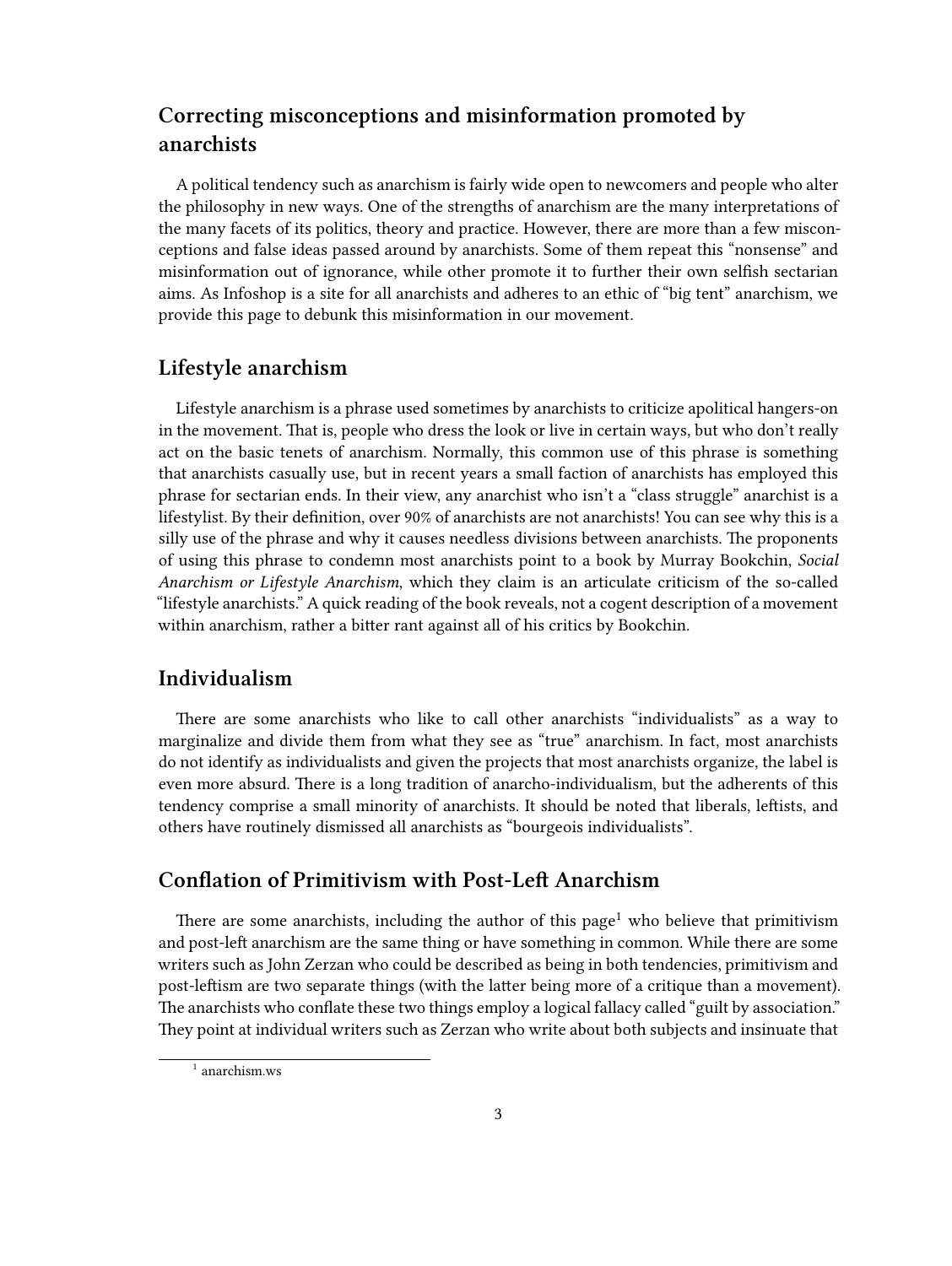both are related. These irresponsible anarchist sectarians are more interested in demonizing the people and ideas involved with the two tendencies, instead of either debating them or accepting them as parts of anarchism.

#### <span id="page-3-0"></span>**"The Tyranny of Structurelessness"**

One of the more ignorant things promoted by anarchists as anarchists is an essay titled "The Tyranny of Structurelessness" which was written by feminist activist Jo Freeman in the early 1970s. The anarchists that promote this essay often do so out of frustration with small groups, which are often controlled by disorganization and the unfamiliarity of anarchists with anarchist group process.The problem with this essay is that Freeman was an authoritarian leftist who wrote the essay to attack the anarchistic consciousness-raising groups being organized by feminist women at that time. Freeman was in favor of building mass parties in the Leninist mode and was alarmed at the anarchist ideas taking hold among radical women. An anarchist named Cathy Levine wrote a response, "The Tyranny of Tyranny," which defended small anarchist groups. The irony, of course, is that contemporary anarchists are using an anti-anarchist essay to criticize problems in their groups and organizations! It is far better to actually talk about group process problems than to wave a decontextulaized essay over people's heads.

#### <span id="page-3-1"></span>**Attacks on consensus decision-making**

One of the more disturbing examples of nonsense in the anarchist movement is a recent effort by some anarchists to demonize consensus decision-making, which is an inherently anarchist process used by thousands and thousands of groups around the world. Real democracy is a messy process, often requiring meetings that drag on for hours. Consensus is a form of participatory democracy which empowers individuals to be involved in the decision-making process of groups. The anarchist critics of consensus advocate forms of process that are basically authoritarian and anti-democratic (such as majority vote) and turn around and call consensus undemocratic! These critics often repeat verbatim anti-consensus rhetoric that liberals and leftists often spout to keep coalition groups from using consensus.

An example of the misinformation promoted by these people is that consensus demands "unamity" to work. In other words, every person at the meeting has to agree with a proposal. In actual consensus process, there are many opportunities for participants to talk over the merits of a proposal. Proposals are voted down in consensus and they can be tabled for a future meeting. Actual votes allow for people to "stand aside" if they don't support a proposal, but don't see it as a crisis if is is passed by the group.